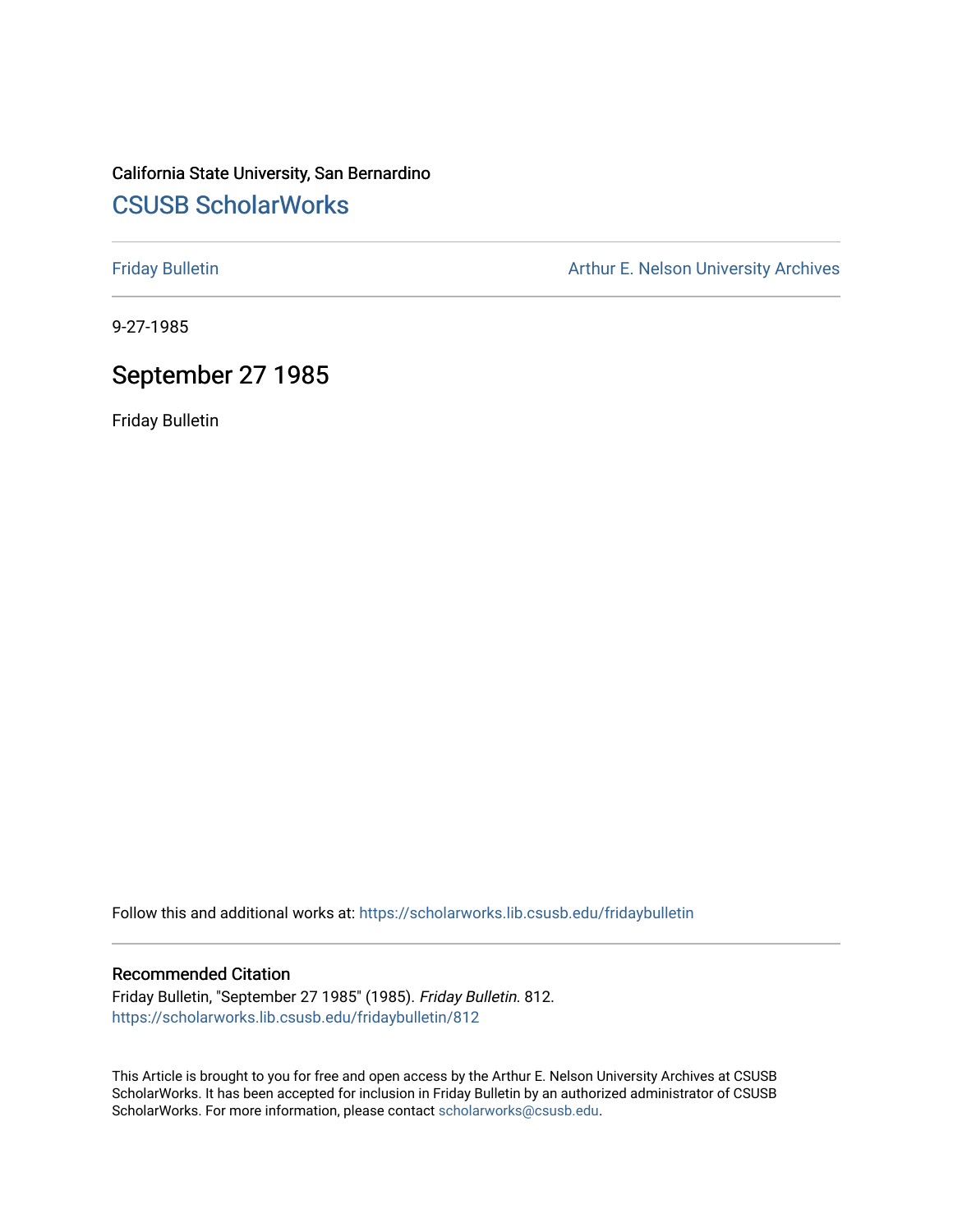## CALIFORNIA STATE UNIVERSITY **THE BULLETIN California State University, San Bernardino SEP 27 1985 September 27, 1985**

Special Convocation The two top officials of the California State University system To Mark Anniversary will be here Thursday, Oct. 24 to help the university celebrate Its 20th anniversary with a special convocation at 3 p.m. in the gymnasium.

RECENT

Can Bernarding

The entire campus community plus alumni and the general public are being invited to the convocation to hear Roy T. Brophy, chair of the CSU Board of Trustees, and Chancellor W. Ann Reynolds, said Dr. Judith Rymer (University Relations), chair of the anniversary planning committee.

Campus offices are being encouraged to make provisions for allowing staff to attend. Dismissal of classes will be the decision of the individual faculty members.

Several other activities during the coming year will mark the observance of the university's 20 years of service to students and the community. They include an alumni art show in January and revival of the foreign film series. The convocation, to be followed by a reception in the small gymnasium. Is the major event of the year,

Brophy, who is in his second separate term as chair of the board, will be making his first visit to campus. The Sacramento builder served on the Board from 1972 to 1980 and was appointed by Gov. Deukmejion to a new term in 1983. He was named chair this year. Brophy is expected to talk about the future of the CSU and the San Bernardino campus' role in California higher education. Chancellor Reynolds, who has been on campus a number of times, will speak briefly.

The anniversary planning committee, which began its work last year, includes Dr. Rymer and Dr. James Crum (Natural Sciences), administrative representatives; Dr. Jim Charklns (Economics), Dr. Darlene Gamboa (Biology), Dr. Jorun Johns (Foreign Languages), Dr. Nabll Razzouk (Marketing and Management Science), and John Tibbals (Library), faculty representatives; Joyce Alta (Administrative Affairs), Nadlne Chavez (BOP), and Vivian McEachern (Health Center), staff; Jim Gooch, representing supervisors; Robert Ferrier, alumni; Roberto Velasquez, Advisory Board; Jack Barnes, Sheryl Hammer and Brad Pivar, students.

### **Early Enrollment Figures Predict New High**

As of the close of the second day of registration Tuesday, 6472 students had enrolled for the fall quarter. Registrar Jo Ann Von Wald reported. The record high represents a 13 percent increase over the same date last fall, when 5721 students had registered.

The figure will continue to fluctuate until census date, indicated Mrs. Von Wald, who is greatly encouraged by the preliminary numbers. Late registration, with students adding and dropping classes, will continue through Oct. 2. The official fall enrollment figure will be determined as of census date Oct. 16, which is the last day to drop classes.

**Insurance Changes** Employees are reminded that the annual open enrollment period for Deadline Nears making changes in health and dental insurance coverage will close Tuesday, Oct. 15. The Personnel Office will accept applications for insurance changes 9 a.m.-4 p.m. today and Fridays, Oct. 4 and 11.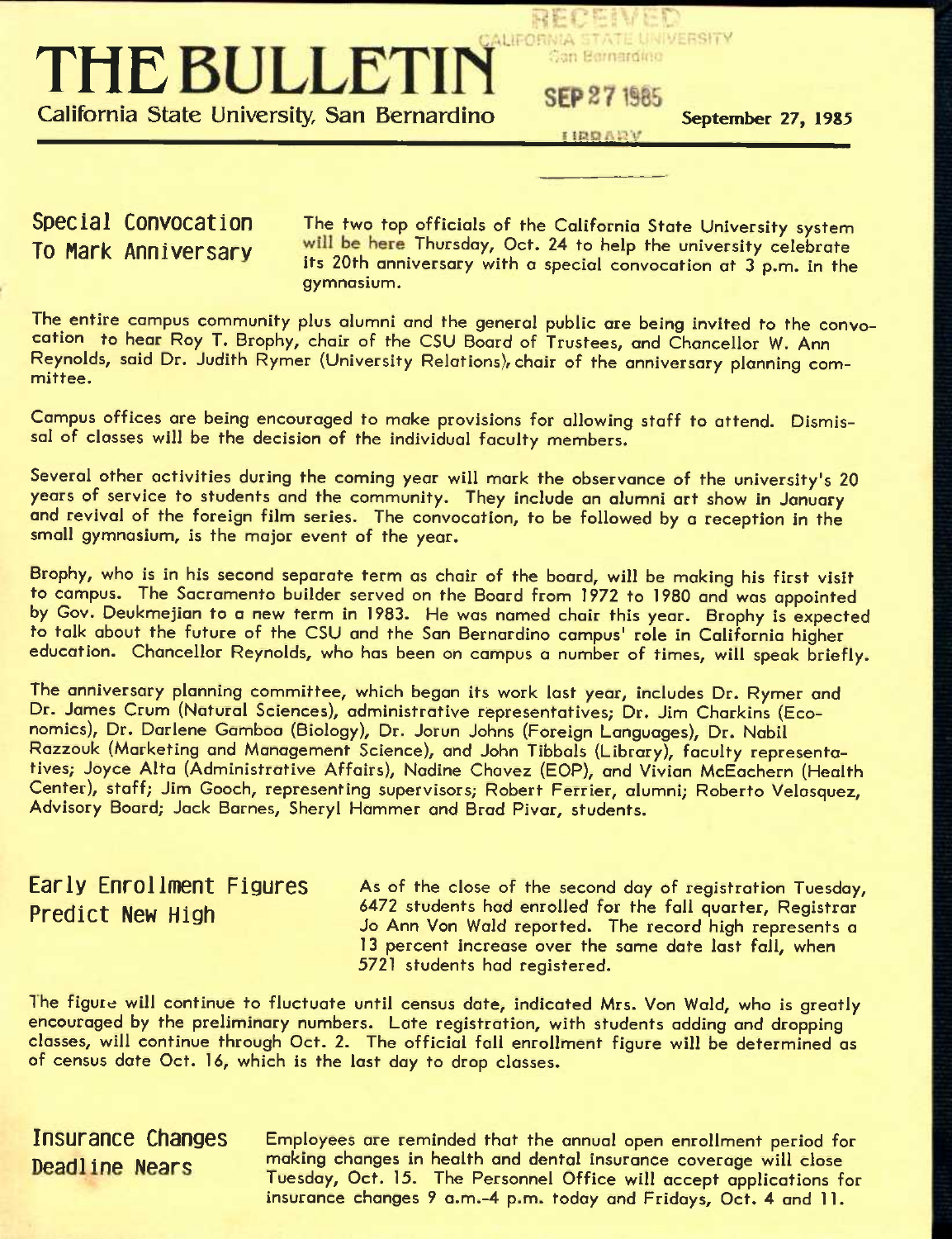**Alumni Affairs** The Alumni Affairs Office has moved to new quarters in the Student Has Relocated Services Building. Joanna Roche, alumni affairs director, is in SS 163 and Cecelia McCarron, clerical assistant, is in SS 161. For the time being, they can be reached at Ext. 7718 and 7475, respectively, until

the former Alumni Affairs Office Ext. 7811 is connected to the new premises. That extension is currently serving John Nova (Art) and Dr. Omar Elmadfai (Accounting).

**Mexican Quake Relief** The MEChA students will begin collecting monetary do-**Donations Being Accepted** nations Monday, Sept. 30 to aid earthquake victims in Mexico. Funds will be accepted in front of Pfau Library from 12-2 p.m. Checks and money orders should be

made payable to American Red Cross, Mexican Relief Fund. The student group intends to collect on Mondays, Wednesdays and Fridays through October. Information is available from Frank Silva at 793-0748.

**Rotary Foundation Approximately \$20,000** is available from the Rotary Founda-Scholarships Available tion for one-year scholarships for graduate, undergraduate, vocational, journalism or handicapped teaching study. Recommendations from faculty and staff, or interested stu-

dents, should be referred to Dr. Terrell Manyak (Management), Ext. 7538 or Dr. Ron Pendleton (Education), Ext. 7576 by Tuesday, Oct. 8.

Flu Shots Available Flu shots are available at the Health Center for all faculty and **At Health Center** staff at a cost of **\$2.** interested persons should call Ext. 7641 for an appointment. The vaccine is generally indicated for people with long-term heart and lung problems or those over 65,

said Dr. James Savage, Health Center director. Since flu viruses frequently change, those who have been innoculated before should have the shot again. This year's vaccination contains Philippine, Chile and USSR flu strains.

**One New Faculty** Dr. Kenneth M. Johns, a new assistant professor in teacher educa-Listing Corrected tion, received his Ph.D. in elementary education administration from the University of Arizona, where he has been a graduate teaching assistant since 1984. The Bulletin incorrectly reported

that he was with Arizona State University.

### **Student Union Staff Reappointed**

The Student Union, now operated by its own Board of Directors will have the same staff during the coming year. The board this summer voted to reappoint Helga Lingren as director, Terri Moijala as secretary and Alton Trammell as supervising custodian.

*The California State University, San Bernardino BUUETIN is published by* the *Public Affairs Office, AD 117, Ext. 7558. Itars for publication should be received in writing by rocn Tuesday.* 

*Edna Steintnan, Director of Public* Affairs

*Editor . . . Cynthia Pringle Volwe 21* 

*Calendar Items . Ruth Moran Printed in the Duplicating Center* 

*No. 4*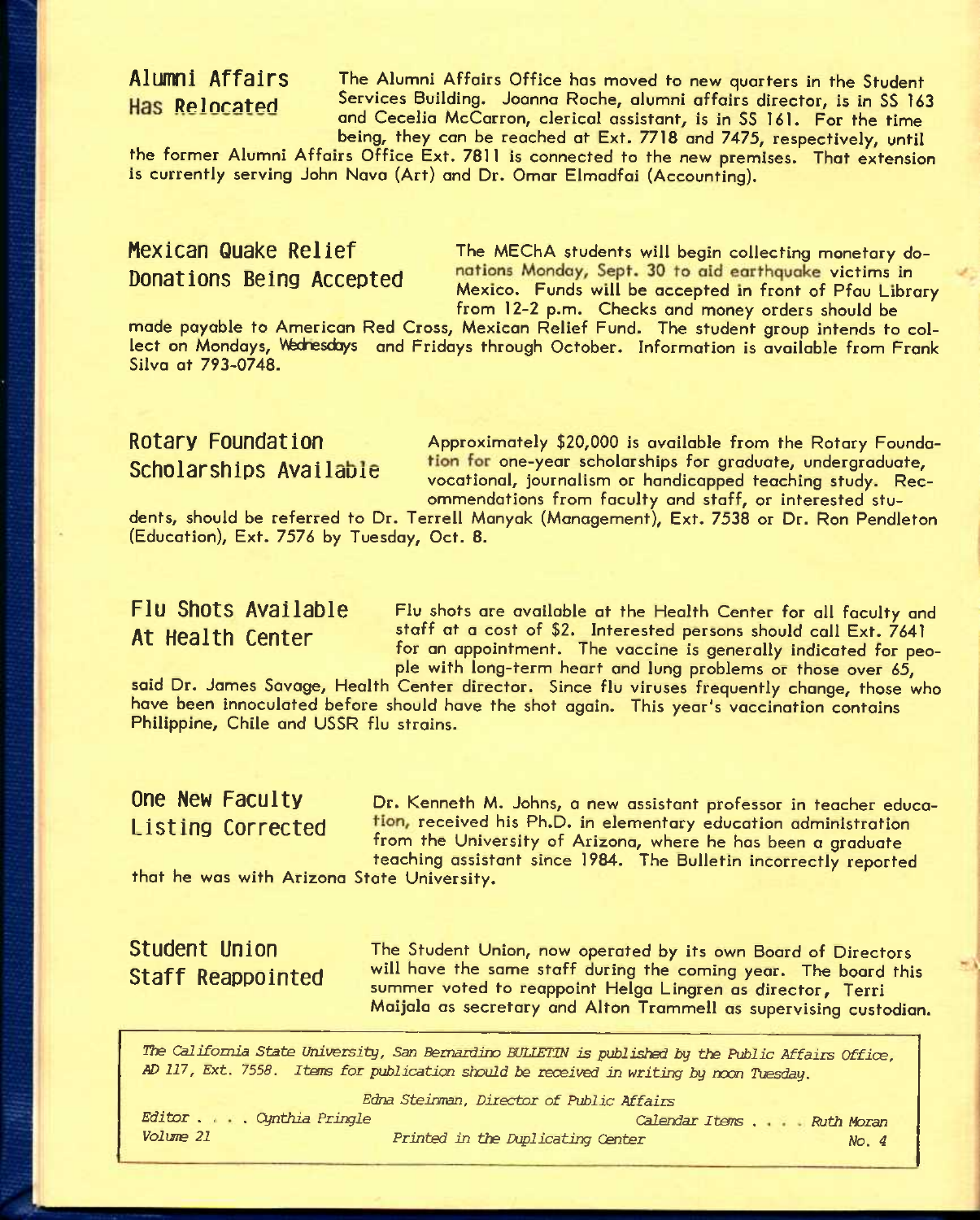# **George Plimpton Will Talk As** Have you ever wondered what it would be like to

**"An Arn3t6Ur AmOnQ Pros"** photograph centerfolds for Playboy, play quarterback for the Detroit Lions or fly on a trapeze for a circus?

George Plimpton, the man who has tried his hand at all these occupations and more, will appear at Cal State, Thursday, Oct. 10 at 7:30 p.m. in the SUMP Room. Speaking about his experiences as "An Amateur Among The Pros," Plimpton also will talk about playing basketball for the Boston Celtics, hockey for the Boston Bruins and percussion for the New York Philharmonic. An accomplished author, he has written many books about his experiences.

Plimpton also has appeared in several television shows and movies, including "Reds," "Lawrence of Arabia" and "The Secret Files of J. Edgar Hoover." He has a cameo role in the movie, "Volunteers," which currently is showing in movie theatres.

Tickets for Plimpton's appearance are \$3 general admission and \$2 for students with valid identification, Tickets are available at the Student Union desk or by calling Ext. 7757. Seating for the event will be limited to the capacity of the SUMP Room.

**WOMEN And Minority** As the Affirmative Action Advisory Committee announces its Representation Noted recommendations to enhance the university's affirmative action program for faculty and staff. Academic Personnel and the Personnel Office are compiling statistics on current representation of women and minorities.

Arnong the faculty, there ore 7 Blacks, 12 Hispanics, 3 Asians, 1 Filipino and 20 other nonwhite persons as well as 220 white members. Of the 37 new faculty hired this year, four are Hispanic and three are Black. There are 68 women on the faculty, 10 of whom were hired this year.

"I am delighted that we have been able to hire more Hispanic and Black faculty members because, with the expected change in student population over the next 10 years, they will serve as role models," said Dr. J.C. Robinson, associate vice president for academic personnel. "One of the factors that enabled us to hire them this year was that Academic Affairs set aside four faculty positions specifically for minorities. We hope to repeat that process this year.

"It is a continuing effort for us and a tough one at times because there are few Hispanics with Ph.D.s in such areas as computer science, for example. And we're competing with larger, more prestigious institutions that can make better offers, but that doesn't detract from our efforts."

The Personnel Office has just completed recalculating the availability of women and minority employees to the university workforce based on area population, unemployment, skills available in the San Bernardino and Los Angeles areas, and the possibility of promoting internally, said Dale West, personnel manager.

"We take raw data from the state Employment Development Department and some 1980 census data to compute the availability," West said. "We have some flexibility in terms of the weight we put on categories, which we think is more reflective of the population shift in this area. We're seeing a changing ethnic mix due to a shift away from Los Angeles to San Bernardino, Ontario and Riverside."

West said the data enables Personnel to establish recruiting objectives for the upcoming year. The new calculations, when applied to the university workforce as of June 30, show that the number of director/manager positions held by minorities is reflective of the area population base. For such positions as technicians and secretarial, the university could improve minority job-holders by at least 11 and 14 percent, respectively. In "other clerical" positions, such as computer operator, payroll and purchasing, minorities exceed the available labor market by 14 percent. Women are underrepresented in director/manager positions by 19 percent, technicians by 7 percent, crafts by 14 percent and external maintenance by 13 percent.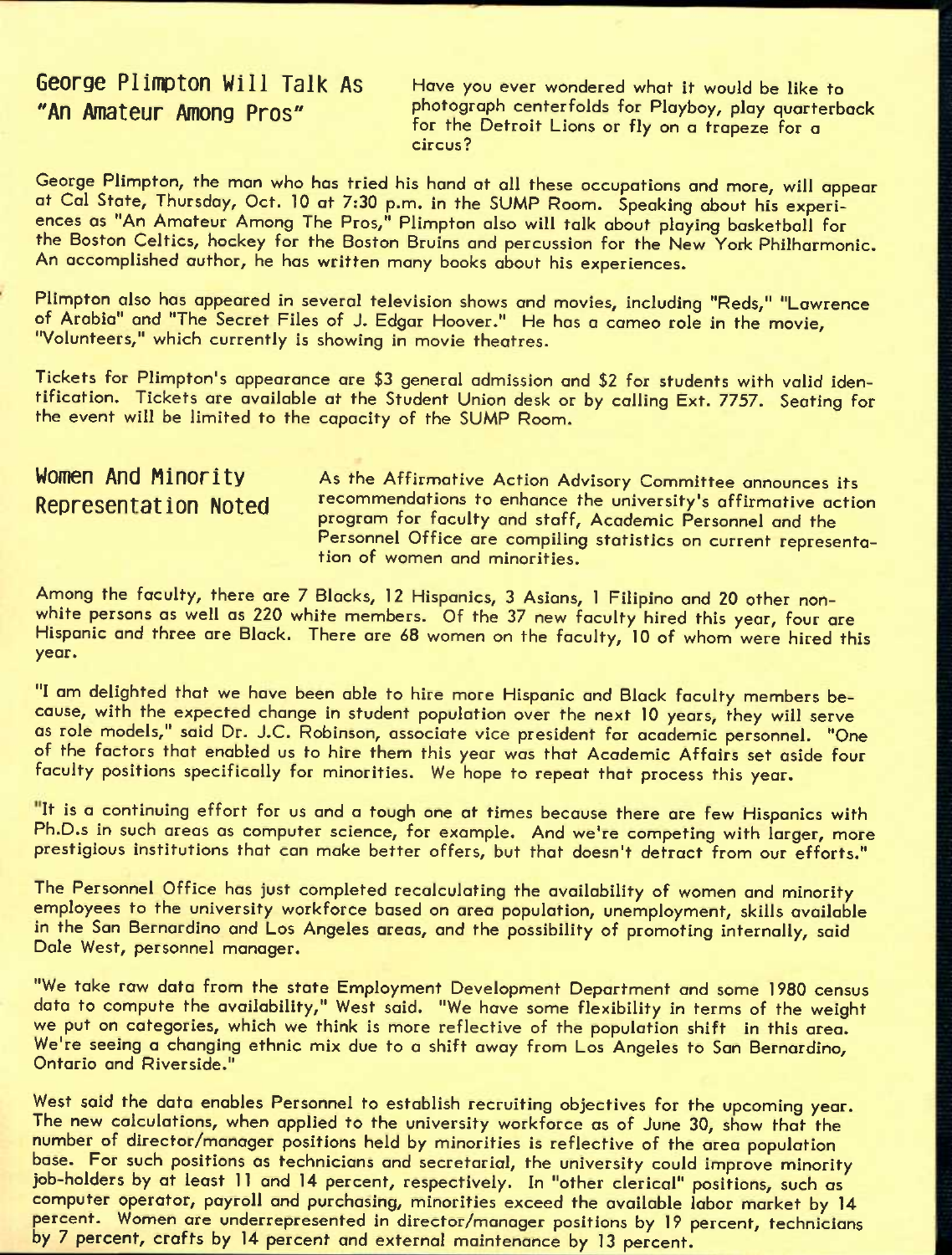**Affirmative Action Comnittee Announces Recommendations** 

The Affirmative Action Advisory Committee, established by President Evans last fall, has issued several recommendations based on review of the university's existing affirmative action program for faculty and staff.

The committee monitors recruiting efforts for women and minorities, considers retention and training programs, and reviews and distributes statistical data indicating the university's recruiting efforts and its status with regard to area population.

"The committee was pleased with many aspects of current representation of women and minorities among faculty and staff," remarked Dr. Janice Loutzenhiser, committee chair. However, during the committee's six meetings this past academic year, several suggestions emerged to further enable the university's affirmative action efforts in staff and faculty development as well as employee awareness, she said.

In the area of staff development, the committee proposed a series of short courses and workshops for employees to aid in continued training and skills development. Among the possible topics: computer skills, budgeting, word processing, scheduling, time management, career development and conflict resolution. The committee also recommended that each division on campus establish a plan for cross-training within the division. In addition, it was suggested that a "Staff Fellow Program" be established under the general model of the CSU Administrative Fellows Program, to provide six months to one year of management experience for participants. The Business Office has accepted responsibility for the program's development.

"Upward mobility is clearly an important factor in affirmative action, but it is not the answer," said Dr. Loutzenhiser. "Clearly there is a need for cross-training to develop the skills so that we can promote from within."

In regard to faculty development, the committee advised each school to establish a Mentor Program for untenured faculty. "It will be up to the individual school deans, but the purpose of the program would be to bring in untenured women and minority faculty members and nurture them," Dr. Loutzenhiser explained. "It's one thing to hire people in these 'protected classes,' but retention also is important and just showing them the ropes can make a significant difference."

The committee also recommended creation of a data bank that would include qualified minority and female faculty, administrators and promising recent graduates to aid in aggressive recruitment and help provide balanced applicant pools.

In addition, the committee urged for the commitment of more resources to the Affirmative Action Grant program, which enables women and minority faculty members to further their education or research in order to meet university qualifications for retention, tenure or promotion. This year the grant from the CSU Chancellor's Office will be \$16,889, which is an increase of about \$1,500 over last year. Twelve grants were awarded last year; 10 were issued to women.

Also included in the committee's recommendations to President Evans and the Administrative Counsel was *a* suggestion that employee awareness of such programs as Course Fee Waiver and Administrative Fellows be increased through publicity.

"We also urge employees to contact committee members with any of their concerns," said Dr. Loutzenhiser. "Our primary role is to serve as a conduit between the university community and administration."

Committee members representing staff are: Diane Mosqueda (Social and Behavioral Sciences), Eula Brown (Student Services), and Carmen Murillo (Accounting). Representing supervisory personnel is Paul Frazier (Plant Operations). Faculty members include: Dr. Melvin Hawkins (Sociology), Dr. Mildred Henry (Education) and Dr. Loutzenhiser (Management). From the administration are: Dr. Hal Hoverland (Business and Public Administration), Doyle Stansel (Student Life and Housing), and ex-officio members Dr. Robinson and West. One student member will be annointed this year by the Accoriated Students president.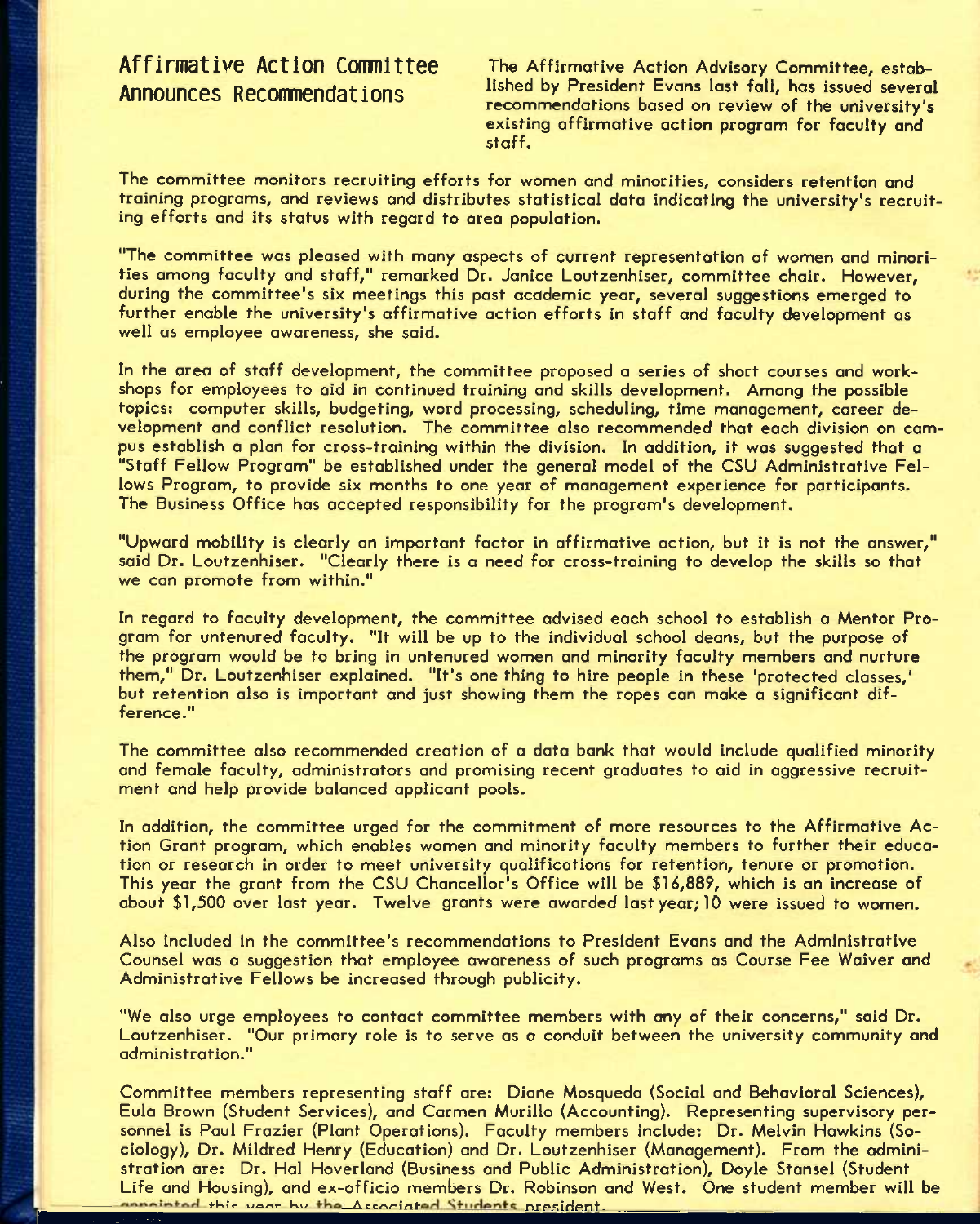### **Faculty Challenged At Opening Meeting**

President Anthony H. Evans welcomed new and returning faculty to the 1985-86 year with a challenge for all to become part of the future vision of the university.

"We do not have a single vision for the university," he said. "The institution is *a* composite of the collective dreams of us all, each person, department and school pursuing those visions simultaneously.

"The common denominator is our service to the region. Like all other public universities, we exist to meet educational need, wherever it appears and in whatever form," he continued. "The test of all great universities is found in its service, in what the institution gives and how it responds to new opportunities. The chief measure of that service is in the quality of its faculty and academic programs."

The president said his philosophy is that a healthy institution dwells not on what it was but increasingly on what it will be. "Ours is a university with a future. That future will be determined in part by your contribution," he told the faculty.

The new vice president for academic affairs, Dr. Robert Detweiler, gave the faculty insight into his expectations for the university. "I see this as a dynamic, exciting place to be and I am anxious to be part of the action."

Dr. Detweiler spoke of the opportunities for growth and expansion of academic programs and of the challenges, which he characterized as "do-able." He expressed his belief in good teaching as the purpose of the university and urged the faculty to be demanding with students, to seek quality, to assign readings at the standard of a university, to be vigorous in grading and to be "as demanding of your students as you are of yourself."

"The quality of the university is set by the faculty. They are the university," he said.

**COVOTES Prepare FOr** The cross country teams are undefeated, volleyball is posting an Weekend Cantests even season so far, and the soccer team will be looking for its first win of the season as the Coyotes gear up for matches this weekend.

The men's and women's cross country teams will be running in the Westmont College Invitational in Santa Barbara tomorrow. The Coyotes showed their speed against the University of La Verne and Masters College last weekend with freshman Eric Rigney leading the men's team to victory with a first place time of 30:54 in a lOK race. Rebecca Hodde, also a freshman, dashed to second place in a 5K run with a time of 21:31.

The women's volleyball team is 3-3 heading into a 10-team, 2-day tournament which begins today in Claremont. Last weekend, the Coyotes suffered a disappointing loss to Occidental College, but then rallied Tuesday night to defeat the University of Redlands, 10-15, 15-14, 15-1 and 16-14.

The men's soccer team will go up against California Baptist College tomorrow in its first home game in the last two weeks. The team lost 4-0 to Brigham Young University this past weekend on the last leg of a three-game road trip.

"The trip to Colorado and Utah was really a learning experience for our team," said Coach Carlos Juarez. "We got to know each other better both on and off the field and this is really important in a team sport."

Next week, the soccer team will travel to UC, San Diego on Monday, Sept. 30, and then face Whittier College and Point Loma College in home games Wednesday, Oct. 2, and Friday, Oct. 4. The volleyball team will go up against Claremont-McKenna again in *a* home match Tuesday, Oct. 1.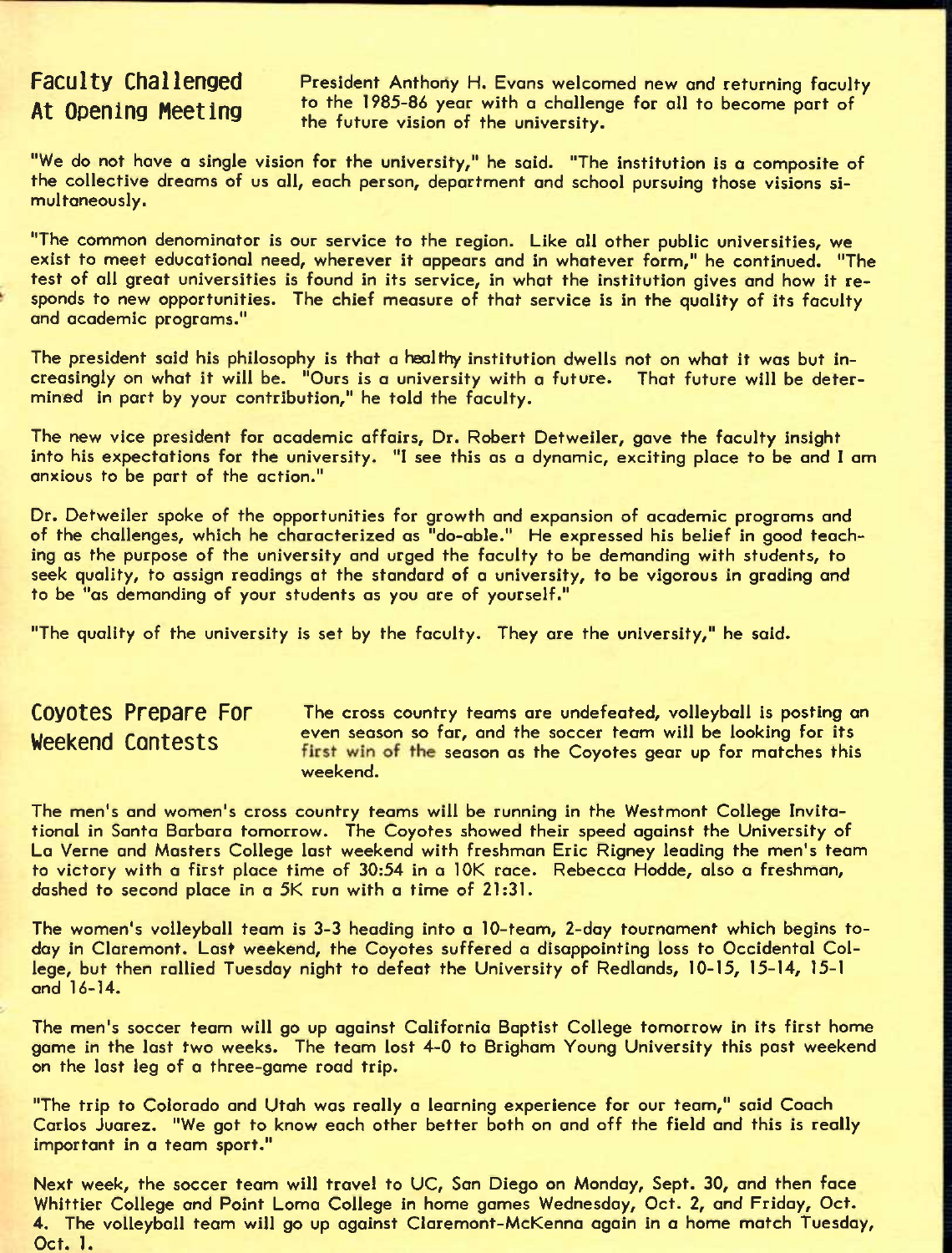PrOfessional Dr. Robert Blackey (History) has been appointed to the Development Com-Activities mittee of the European History Advanced Placement Program of the College Board and the Educational Testing Service.

Dr. Louise Burton (Education) is a professional advisor to the Developmental Disabilities Area Board 12 of Inyo, Mono, Riverside and San Bernardino counties, to assist in improving services for people with developmental disabilities.

Dr. Wallace T. Cleaves (Psychology) and former psychology graduate student, Sheryl L. Wilson, presented a paper, "Qualitative Differences in the Structure of Intelligence of Retarded Children," to the American Psychological Association in Los Angeles in August.

Dr. Frances S. Coles (Criminal Justice) is the chair of the Adult Correctional Advisory Council for Son Bernardino County.

Dr. Amer El-Ahraf (Health Science, Academic Resources) co-authored the article, "Dieldrin Concentrations in Recycled Cattle Feed by HPLC and its Public Health Significance," which reported joint research activities with colleagues from Zogozig University in Egypt and was recently published in the Zagazing University Journal of Veterinary Medicine.

Janice L. Golojuch (Art) will have a one-person photography exhibit at San Bernardino Valley College Art Gallery from October 7-17.

Pat Hadlock (Theatre Arts) is directing the Ira Levin play, "Veronica's Room," for the Inland Empire Players, Oct. 10-12, 18-19, 25-26, in Riverside. In addition, he has been re-appointed as the artistic director for the group.

Drs. Laura Kamptner and Jan Kottke (Psychology) and Dr. Cynthia Paxton (Health Science) presented a panel discussion, "The Role of Mentoring in Academic Women's Lives," at the annual International Conference on Women and Organizations at the University of California, San Diego Aug. 9.

Dr. Brij Khore (Political Science) chaired a panel on "The Buddhist Sites and Art," and delivered a paper, "Buddhism, Political Culture and Social Change," at the International Association of Buddhist Studies Conference, July 8-13 at the University of Bologna, Italy.

Dr. Janet Kottke (Psychology) was a panel member for a symposium on "Mentoring and Role Models," at the American Psychological Association convention in Los Angeles Aug. *26.* 

### **NOtGWOrthy** Michael Burgess (Library) appears in the 1985-86 edition of Who's Who in the West, which is being published this month.

James H. Urata (Administrative Affairs and Plant Operations) was one of 17 people honored by the League of Women Voters of San Bernardino as a 1985 Citizen of Achievement, Sept. 20,

**Sympathy** The university community extends sympathy to Dr. Walter Oliver (Spanish) on the death of his mother, Mrs. Martha Oliver, Aug. 29 in San Bernardino. Services were held Aug. 30 in San Bernardino.

CONGET The university extends congratulations to Dr. Stephen Bowles (Education and Patricia Maga on their marriage in June in Palm Springs. They are making their home in Crestline.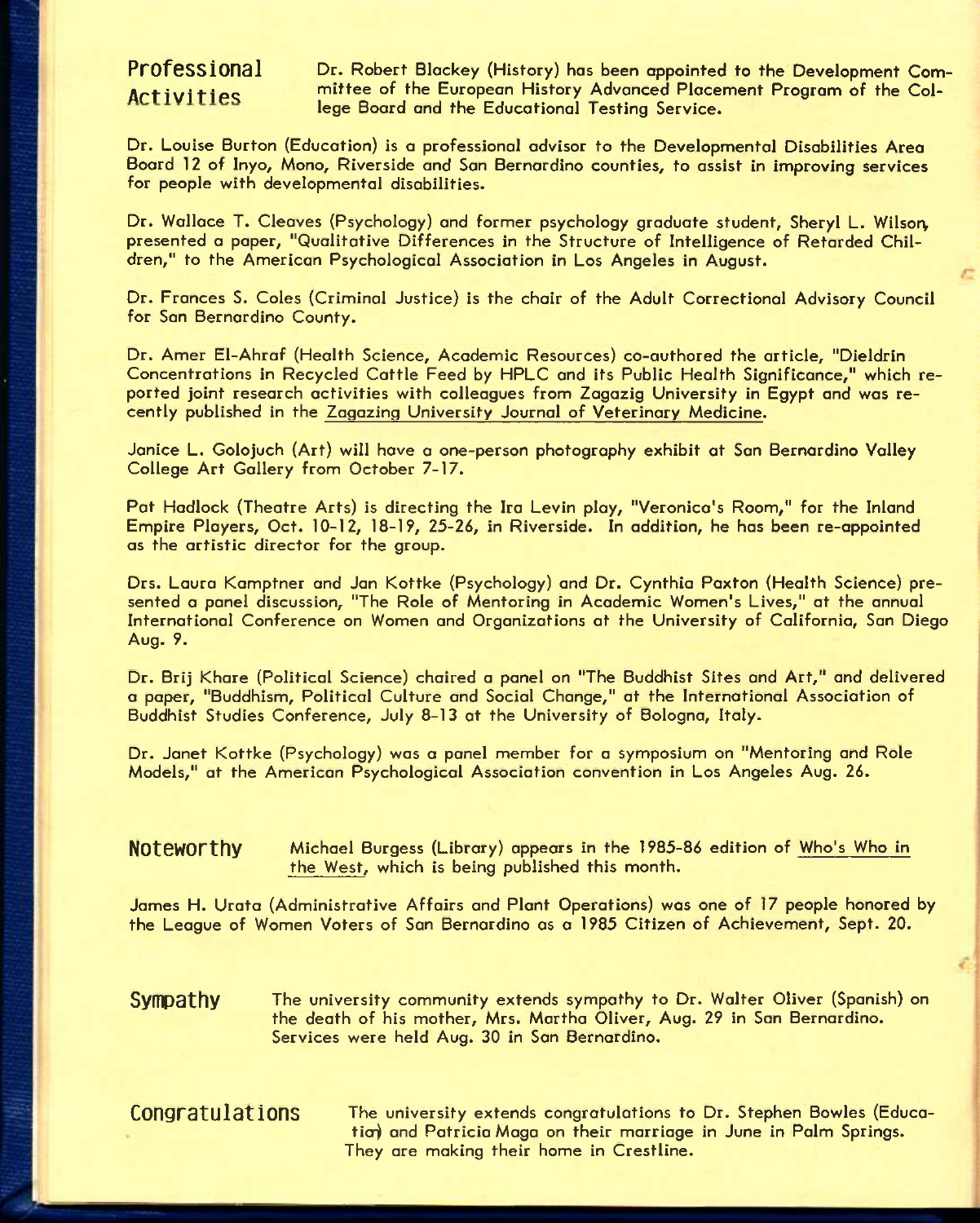### **Personnel**

### Full-time, temporary to March 31, 1986 Full-time, temporary to Nov. 30, 1985

JoAnn Oliver Clerical Assistant IIA Associate Vice President for Academic Personnel Physical Plant<br>AD 109, Ext. 7510 PP 111, Ext. 7427 AD 109, Ext. 7510

### CHANGE IN POSITION **CHANGE IN POSITION**

Janet Kendrew Evaluation Technician I **Admissions** SS 106, Ext. 7306 From: Clerical Assistant IIIB School of Business and Public Administration

### NEW TO THE UNIVERSITY RETURNING TO THE UNIVERSITY

James E. Anglin Painter I

Painter I Physical Plant PP 111, Ext. 7427

### LEAVING THE UNIVERSITY

Becky Westbrook Clerical Assistant IIA Career Planning and Placement

### **Employment Opportunities**

(Applications will be accepted from 2 p.m., today until 2 p.m., Friday, Oct, 11.)

CAREER PLANNING AND PLACEMENT Clerical Assistant IIA~\$1269-\$1496/mo.; fulltime, permanent. Available immediately.

### COMPUTER CENTER Computer Operator--\$1515-\$1794/mo.; fulltime, permanent. Available immediately.

LIBRARY Library Assistant IIIA—\$1892-\$2274/mo.; fulltime, permanent. Available immediately.

### **PERSONNEL** Clerical Assistant IIA--\$1269-\$1496/mo.; fulltime, permanent. Available immediately.

PAYDAY IS MONDAY, SEPTEMBER 30